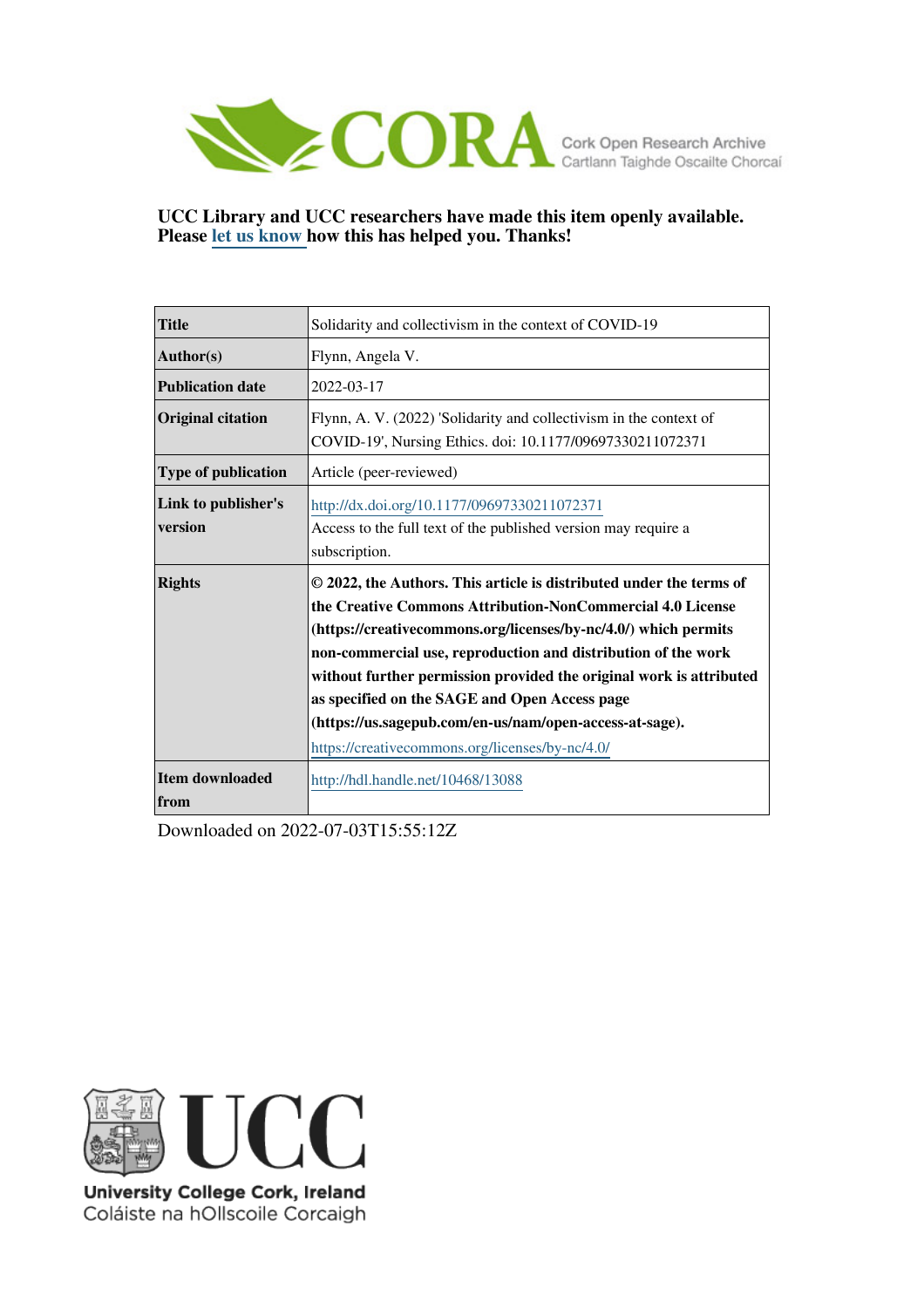# Solidarity and collectivism in the context of COVID-19

# Angela V Flynn

School of Nursing and Midwifery, University College Cork, Cork, Ireland



Nursing Ethics 2022, Vol. 0(0) 1–11 © The Author(s) 2022  $\circledcirc$   $\circledcirc$ 

Article reuse guidelines: [sagepub.com/journals-permissions](https://uk.sagepub.com/en-gb/journals-permissions) DOI: [10.1177/09697330211072371](https://doi.org/10.1177/09697330211072371) [journals.sagepub.com/home/nej](https://journals.sagepub.com/home/nej)



# Abstract

The coronavirus pandemic has impacted health care, economies and societies in ways that are still being measured across the world. To control the spread of the virus, governments continue to appeal to citizens to alter their behaviours and act in the interests of the collective public good so as to protect the vulnerable. Demonstrations of collective solidarity are being consistently sought to control the spread of the virus. Catchphrases, soundbites and hashtags such as 'we're all in this together', 'stronger together' and other messages of unity are employed, invoking the sense of a collective struggle. However, this approach is fundamentally challenged as collectivist attitudes run contrary to the individualism of neoliberal ideology, to which citizens have been subjected. This paper argues that attempting to employ the concept of solidarity is inherently challenged by the deep impact of neoliberalism in health policies and draws on the work of Durkheim to examine the concept in a context in which health care has become established as an individual responsibility. The paper will argue that a dominant private-responsibility model and an underfunded public system have eroded solidarity weakening its effectiveness in generating concerns for the collective.

#### Keywords

Solidarity, COVID-19, Durkheim, healthcare, collectivism, individualism, Ireland, neoliberalism

# Introduction

Public health guidance in response to the COVID-19 pandemic has necessitated placing significant demands on members of societies to alter their activities, change their behaviours and restrict their movements. In order to achieve adherence to these guidelines governments around the world have had to appeal to individuals to act in a solidaristic way that is considerate of their surrounding community, often specifically with reference to the most vulnerable in their society. This paper discusses the challenge inherent within such an appeal and argues that the predominance of neoliberal health policies, with an associated preference for individual responsibility over collectivism, has eroded solidarity. Using Irish healthcare as an example, this paper

Corresponding author: Angela V Flynn, School of Nursing and Midwifery, University College Cork, Brookfield Health Sciences Complex, College Road, Cork T12 AK54, Ireland. Email: angela.fl[ynn@ucc.ie](mailto:angela.flynn@ucc.ie)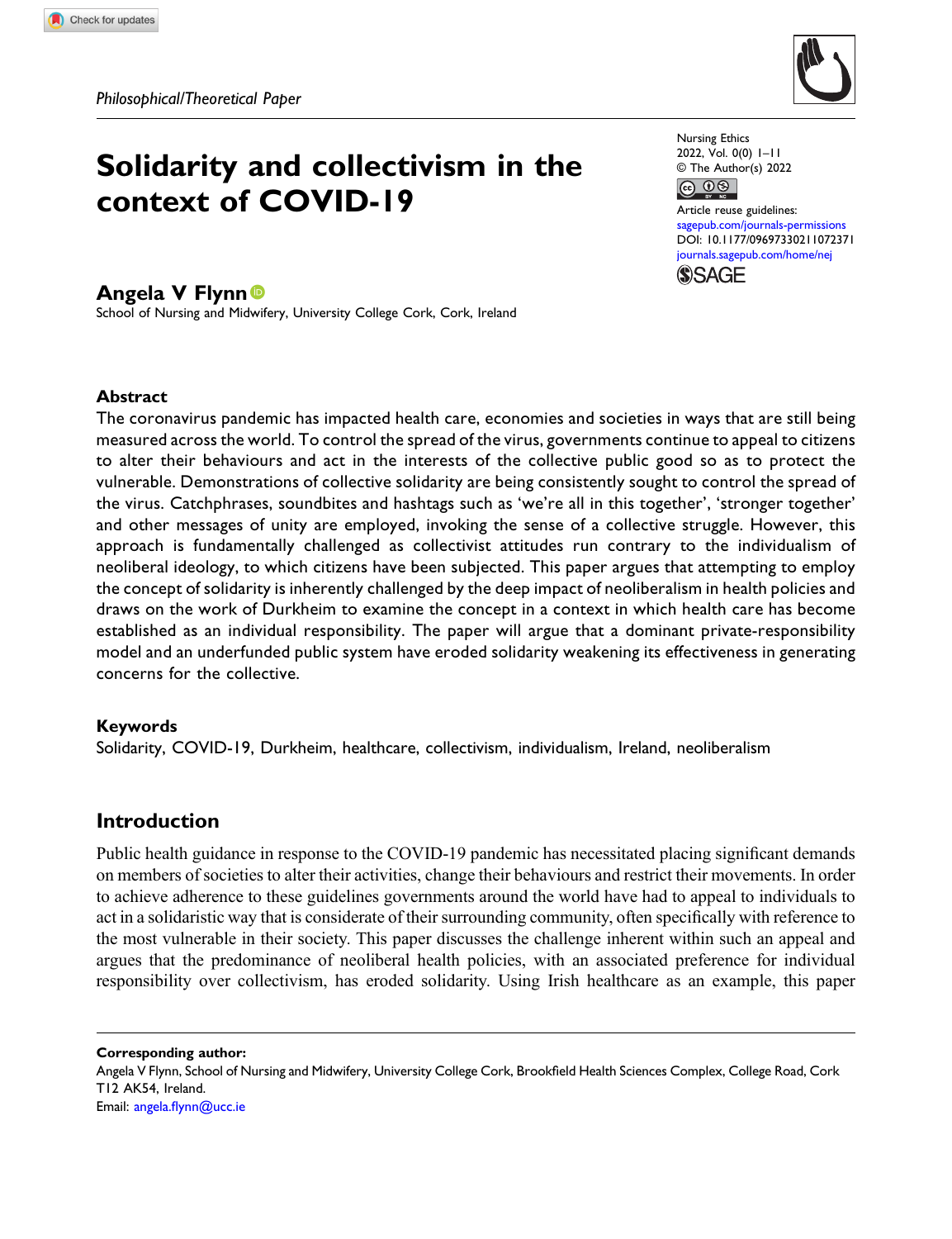explores this impact of neoliberal health policy and uses a Durkheimian lens through which to consider solidarity and individualism, particularly in the context of COVID-19 responses.

# **Background**

Coronavirus has had a significant and unprecedented impact across the world. At the time of writing, the total number of confirmed cases in Ireland, for example, has reached 445,594, with almost 20 thousand hospitalisations. As in most countries, hospitals and intensive care units in Ireland have been overrun in previous months and sadly 5205 deaths have resulted from the virus.<sup>[1](#page-9-0)</sup> Worldwide, there have been over 251 million confirmed cases of COVID-19 and over 5 million deaths.<sup>[2](#page-10-0)</sup> Transmission between individuals is now clearly understood to occur easily through close social interaction and via inhalation of the virus through aerosols.

Reducing rates of community transmission are key to reducing the spread of the virus across communities and countries. However, in order to achieve this, there is a need to appeal to each individual citizen's sense of solidarity with their surrounding society. This necessity is precisely the point of tension identified by the Sociologist Emile Durkheim when illustrating society's shift towards individuation, so much so that 'society' was becoming eclipsed by 'the cult of the individual'.<sup>[3](#page-10-1)</sup>

As a result of individualism, this paper argues, a government's appeal to each citizens'sense of solidarity is inherently challenged. In the case of this pandemic, citizens have been asked to behave in solidarity with vulnerable and elderly people, with frontline workers and those who have made sacrifices. Optimum adherence to public health advice through a sense of collective responsibility is best achieved when individuals consider themselves as part of a wider societal network rather than an atomised individual.

While we may be able to detect remnants of both traditional 'mechanical solidarity' and modern society's 'organic solidarity' as referred to by Durkheim, contemporary late-capitalist societies can be seen to illustrate 'organic solidarity' more predominantly, particularly under neoliberalism. The co-existence of aspects of 'mechanical' and 'organic' solidarity, and the tensions between them can be seen in the pandemic: people's compliance with measures to protect vulnerable members of the community, for instance, indicates the continuing importance of 'mechanical' solidarity; yet also support for frontline healthcare workers, and new respect for 'essential' workers indicating how the pandemic revives the social differentiation seen in his understanding of 'organic solidarity', derived as it is from the division of labour.<sup>[4](#page-10-2)</sup>

However, falling levels of familiarity with solidaristic tendencies constitute a challenge to the success of appeals for social solidarity, risking poorer adherence and potentially greater community transmission of the virus. By appealing to concerns for the collective, it could be argued that governments are effectively demanding a reversal of the atomised and individualised approaches to social life that have been so ingrained through modern neoliberal policy.

It is this tension between social solidarity, the social cohesion which is expected to be achieved through its adoption, and that of the prevailing possessive individualism of neoliberal ideology that will be explored in this paper. Using some illustrative case studies, this paper will argue that this prevalent ideology has emerged from a dominant neoliberal private-responsibility model, coupled with underfunded public systems. The concept of solidarity is shown to be useful in examining responses to public health directives that attempt to control the spread of COVID-19.

## Ireland's health care history

Using Ireland as a case study demonstrates a genealogy of critical events and developments through which individualism has become embedded in the place where social solidarity should arguably be found.<sup>[5](#page-10-3)</sup> In seeking to understand how this has emerged, we find evidence of a historically significant role for the church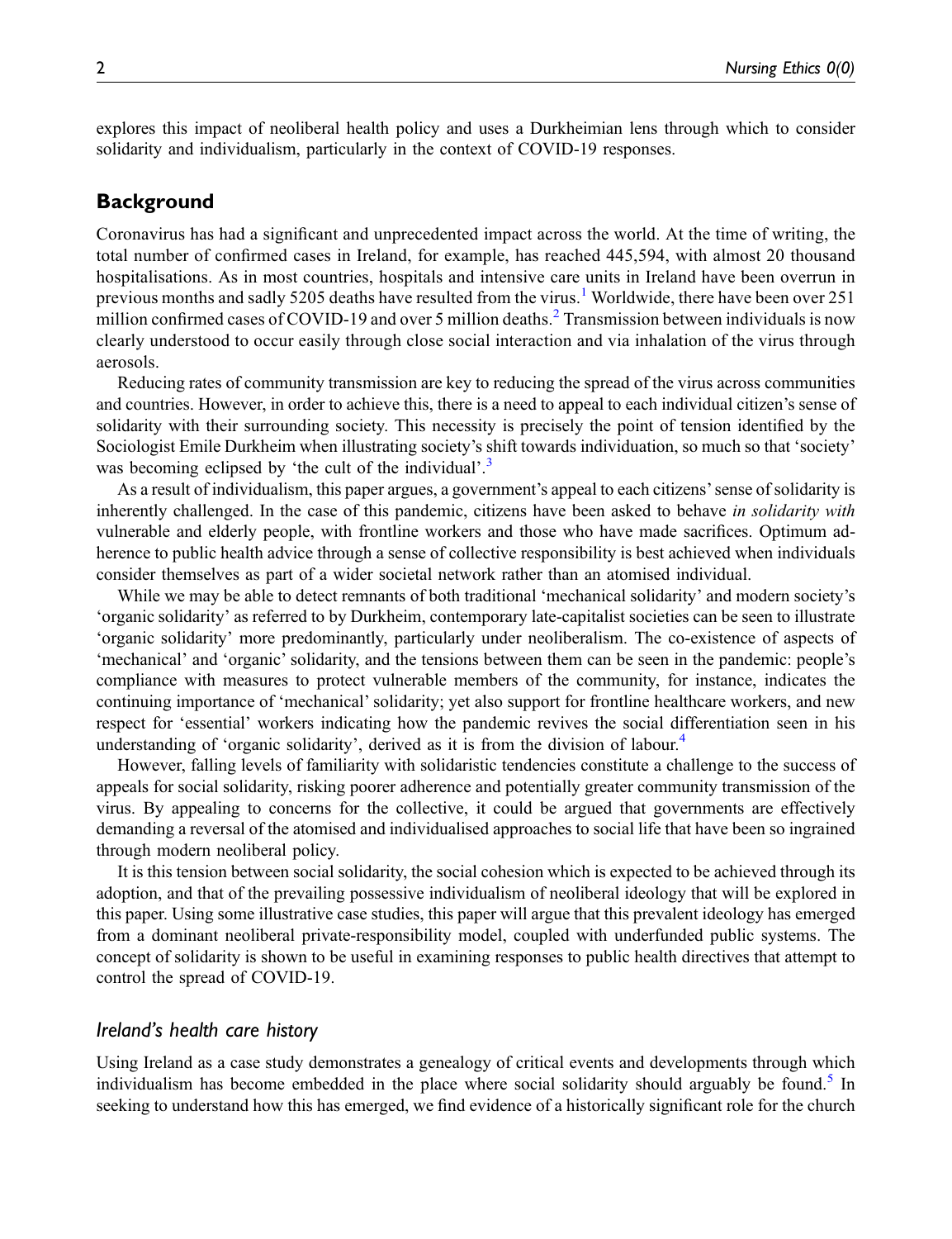and religious orders in health care provision, we see the charitable status of many hospitals, and a patriarchal model of medicine. In the past, while churches and charities had the responsibility of providing care for the vulnerable and the sick, members of society played their part by making voluntary donations to church and charitable funds, thus feeding their perceptions of having demonstrated solidarity with those in need. These practices, characteristic of traditional, religious, communities demonstrating 'mechanical solidarity', have historically underpinned health care in Ireland, and today remain strongly residual.

One consistently relevant example in Ireland's healthcare history was the attempted introduction of a publicly available 'Mother and Child scheme' by the then Minister for Health Dr Noel Browne in the late 1940s. Fearful ¨ that the free health care for women and children represented 'socialised medicine' (over which they would have little control), the proposal was resisted by the powerful Catholic Church's hierarchy who collaborated with the medical profession, successfully preventing the scheme's introduction. The controversy that followed resulted in a revelation of the powerful actors in Irish politics and society. In hindsight, it is possible to consider this controversy as the very beginning of the end of Catholic domination in Ireland's State affairs.

A further illustration of the clash of public and private responsibilities, and a strong discourse of individualisation, can be seen in the manner in which private health insurance is valorised in Ireland. Following a European Council directive in the 1990s, Ireland's health insurance market was opened up to other suppliers, having had up until then only one government-owned supplier (the Voluntary Health Insurance board, or VHI) since 1957. The subsequent incentivisation and subsidisation of private health care has had the effect of undermining and devaluing the public health service, leading to growing numbers purchasing private health insurance. Having peaked at 50.9% in 2008 just before the financial crisis, currently 47% of Irish population have private health insurance.<sup>[6](#page-10-4)</sup>

The sometimes tragic consequences of incentivised private health care and underfunded public services can be seen through innumerable anecdotes of delays in consultant appointments, growing waiting lists, and delayed treatments. One such high profile illustration is seen in the story of Susie Long, a young woman, a mother of two, whose delayed colonoscopy resulted in a late diagnosis of bowel cancer. Recognising that her experience was different than an acquaintance with private health insurance, she wrote to a popular radio show and told her story. Others joined in with further stories of inequitable access to healthcare, while demands for reform were heard from pressure groups and opposition politicians. The government came under fire for overseeing a failing public health system while at the time pursuing neoliberal policies that promoted investment in the private sector of Irish health care at the expense of a neglected and crumbling public health system. The discourse surrounding Susie's case provides an interesting insight into public perceptions of the obligations of the state on the one hand, and entitlements of citizens on the other. Issues of the private and the public were brought to the surface of public discourse with the actuality of Susie's illness and death providing a stark backdrop of reality.

Neoliberalism, can be seen as a significant force in the formation of Ireland's health care system, advocating the purchase of private health insurance, it therefore 'valorises the individual' and 'idealises the rationality of the individual decision maker' (Haggerty 2003, p.194). This model of health care contrasts significantly with health systems built on mutuality as seen in public health systems grounded in modern 'organic solidarity'.<sup>[7](#page-10-5)</sup> Ireland's health system has instead emerged from a history that has not required demonstrations of solidarity, such as collectivist payments, and it could be argued, this has encouraged the opposite to thrive.

Central to understanding societal responses, and the extent to which these are solidaristic or individualistic, is the matter of *culture*. Geert Hofstede's<sup>[8](#page-10-6)</sup> work on the various dimensions of culture draws our attention to a number of values, including 'power distance' which, he says, focuses on how members of a society or a community accept and expect that power is distributed unequally. Many of these cultural values are reinforced by religion and Ireland's historically strong recognition of religious hierarchy may reinforce an acceptance of leadership and a greater tendency to adherence to measures for the collective good, such as covid restrictions.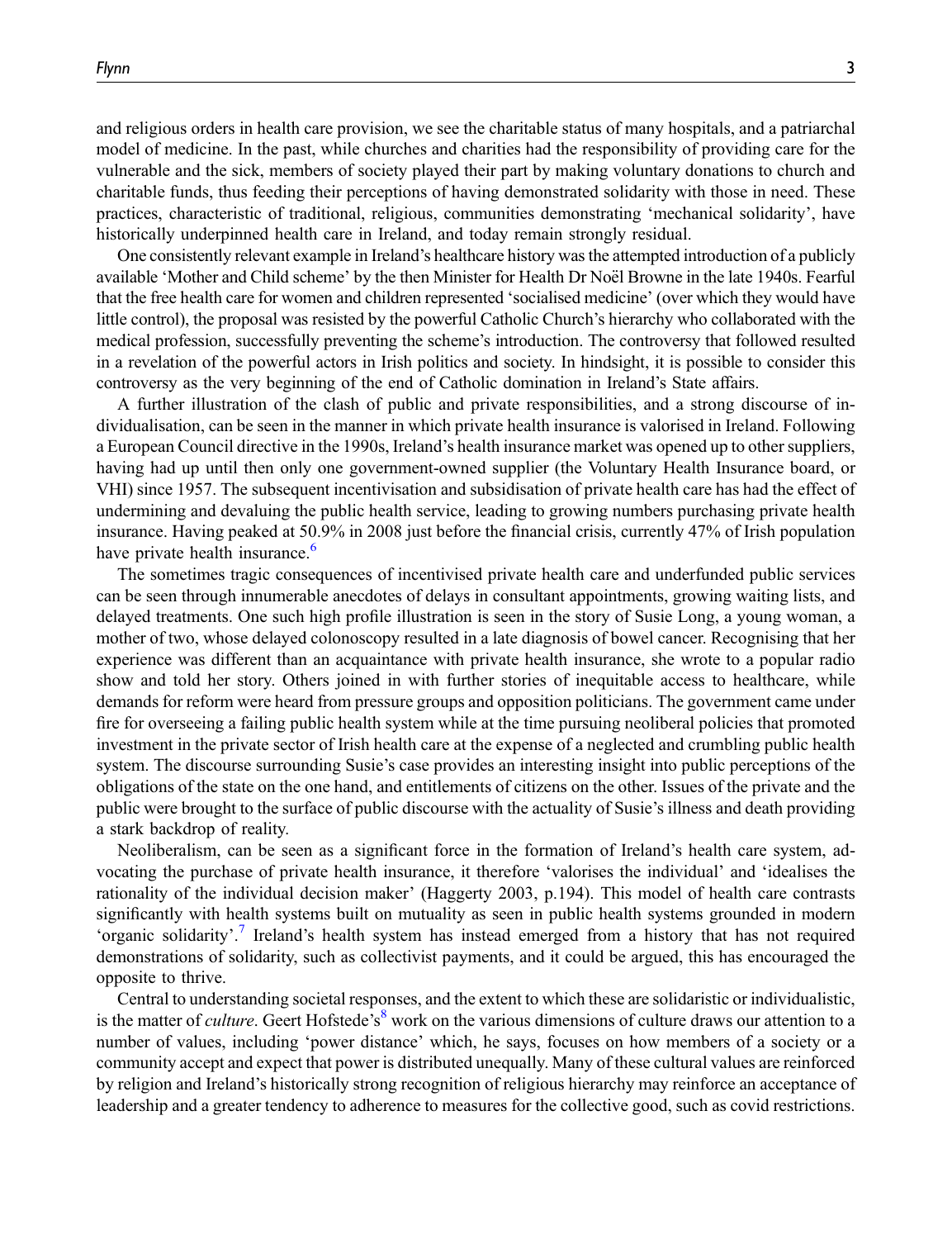# The individual versus the collective

Collectivism has already been shown to have a significant role in the rates of COVID-19 and death rates in a large US study by Webster et al.<sup>[9](#page-10-7)</sup> who found that COVID-19 rates were lower among cultures (countries) with higher collectivism scores. However, the opposite was true for their state-level study of collectivism which found a strong link between race and collectivism. Similar findings were found by Maaravi, Levy, Gur et al.<sup>[10](#page-10-8)</sup> study showing that more individualistic countries had higher COVID-19 cases and mortality rates.

In order to better understand collectivist concepts, it is useful to draw on Durkheim's concerns regarding rampant individualism and egoism on wider society.<sup>[11](#page-10-9)</sup> Durkheim recognises the dual perspectives of both our individual consciousness and that of the collective stating in De la Division du Travail Social in 1893:

'There are in each one of us two forms of consciousness: one which is common to our group as a whole, which, consequently, is not ourself, but society living and acting within us; the other, on the other hand, represents that in us which is personal and distinct, that which makes us an individual' (cited in Giddens<sup>[12](#page-10-10)</sup> p.139).

Durkheim deplored 'the effects of unfettered individualism'<sup>[13](#page-10-11)</sup> and it was from this standpoint that he developed his theory on the division of labour and social differentiation. He refers to what he calls *mechanical* solidarity and *organic* solidarity, and it is through this theory that he examines the concept of social cohesion. He regarded the social division of labour as being critical to the creation of social links and bonds, without which society would break down and suffer from anomic isolation.<sup>[14](#page-10-12)</sup>

He describes mechanical solidarity as based merely on coincidental notions of similarity and resemblances within the horde. The more valued organic solidarity, however, engages the individuals in 'recurring co-operative relations with others who are involved in different but complementary activities'.<sup>[15](#page-10-13)</sup> Critics of Durkheim's position on organic solidarity suggest that he fails to address adequately the issue of class relations and their dynamic relations to solidarity and the division of labour.[16](#page-10-14) He was instead more concerned with the utilisation of legal means of overcoming what he saw as the legitimation of natural inequalities, as he saw legal rights as 'embodying beliefs and values which were in turn expressive of a certain state of social solidarity'.<sup>[16](#page-10-14)</sup>

Social solidarity, of the organic type described by Durkheim, focuses on the notion of interdependency of individuals within a community. Each citizen, realising their inability to succeed alone seeks binding relations that will be to the benefit of all. Mishra and Rath<sup>[17](#page-10-15)</sup> also utilise a Durkheimian lens to examine the pivotal role of social solidarity and interdependency in the context of the pandemic and the reduction of public health risk. Interdependency is heightened by the COVID-19 pandemic as each of us has become more impacted by and dependent on the behaviours of others. The paradox of the need for individuals to stay apart so as to demonstrate solidarity is described well by Bausaure, Joignant and Mascareño, who expand on Durkheim's organic and mechanical solidarities, distinguishing between what they call fragmentary and ordinary solidarity. They argue that the conflict of solidarities brought on by the pandemic in the context of contemporary neoliberal societies is not simply a passing phenomenon, but symptomatic of an absence of a Durkheimian model of common solidarity through deligitimisation of state intervention or supports.

The 'obligation of solidarity', according to Beck and Beck-Gernsheim<sup>[18](#page-10-16)</sup> existed in an exemplified form within pre-industrial rural agricultural communities. 'It was a tightly knit community, in which little room was left for personal inclinations, feelings and motives. What counted was not the individual person but common goals and purposes' (p. 88). However, the traditionally structured family and community illustrated by Beck and Beck-Gernsheim rarely exists in this true form, but their illustration could be extended to refer to social constructs such as the welfare state. There is here a notion of interdependency, sharing equivalent features of Durkheim's organic solidarity. Instead of the direct input of members of a community, the welfare state creates an opportunity for taxpayers to support the state in providing a minimum of welfare and protection to its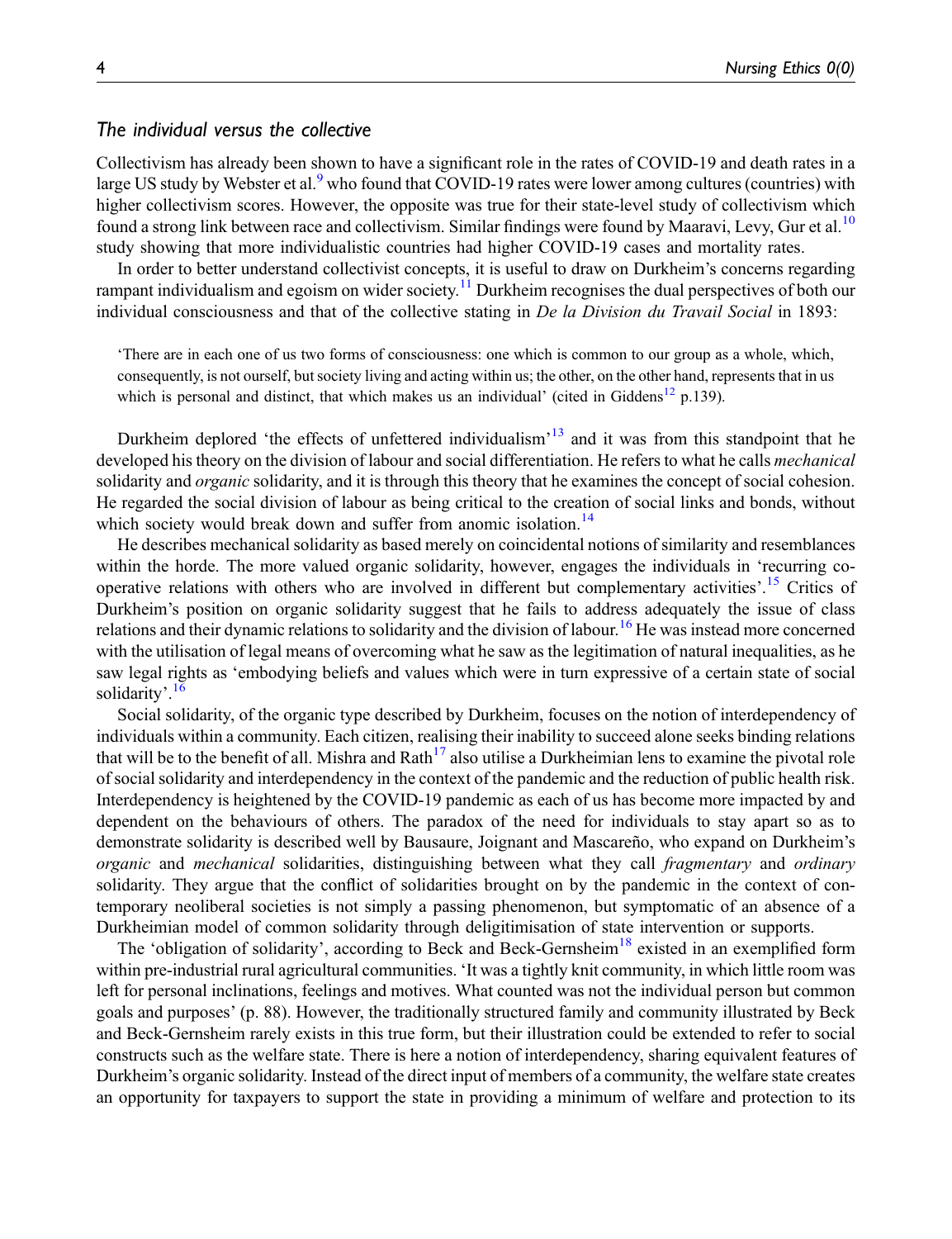citizens, constituting an instantiation of solidarity. It is a variation of this kind of interdependency which has re-emerged in the context of COVID-19.

Interesting evidence has emerged linking levels of social collectivism in a society and its response to the COVID-[19](#page-10-17) Pandemic. Lu et al.,  $^{19}$  for example, have identified that collectivism positively predicts mask usage indicating that collective welfare was prioritised over personal comfort by people in these societies. A consequence of this behaviour can be seen in the findings of Rajkumar<sup>[20](#page-10-18)</sup> which 'suggest that a statistically significant relationship exists between measures of societal individualism/collectivism and country-wise mortality and case fatality rates due to COVID-19' (p.3). These findings are consistent with those of Biddlestone, Green and Douglas<sup>[21](#page-10-19)</sup> who found that collectivists and individualists behaved differently in activities intended to reduce the spread of COVID-19.

The history of welfare states often tells of times when extreme hardships and catastrophic economic events became the catalyst for progress. In post-war Britain, for example, the levels of social solidarity generated by the 'Blitz spirit' created an environment rich for the establishment of societal agreements between state and citizen. As each family had paid the high price of the lives of many of their sons in battle, there was a common understanding that brought policy maker and policy recipient to an equal level with strong levels of trust. In 2013, the filmmaker Ken Loach<sup>[22](#page-10-20)</sup> produced a documentary that sought to capture that which was particular about this period in his film *The Spirit of '45*, in which he celebrates the 'period of unprecedented community spirit' and the momentous developments that were at the centre of the creation of the Beveridgian welfare state. It could be argued that the coronavirus pandemic provides a further opportunity in which the spirit of interdependency and solidarity could be reimagined and revalued, but it remains to be seen whether the impetus to achieve this is strong enough to upturn deeply engrained neoliberalism and individualism.

# Neoliberalism in place of Solidarity

Neoliberalism, with its origins in classical liberal ideology, can be simply defined as a particular political and economic philosophy that favours the dominance of market forces on the core organising principles of society. The neoliberal individual is cast as a 'rational choice actor' or the utilitarian *homo economicus*.<sup>[23](#page-10-21)</sup> For the purpose of this paper, it is useful to consider the impact of neoliberalism on a number of levels; that of the economic and health/social policies, that of society, and consequently on the level of the individual. Coburn<sup>[24](#page-10-22)</sup> refers to the neoliberal philosophy as having three core tenets:

'1. that markets are the best and most efficient allocators of resources in production and distribution; 2. that societies are composed of autonomous individuals (producers and consumers) motivated chiefly or entirely by material or economic considerations and 3. that competition is the major market vehicle for innovations' (p.138).

An application of these tenets to health care can be seen to have emerged strongly in many health services with the most extreme being that of the US model. Many health systems are subject to influences of market forces with the autonomous consumer subjected to the influence of market competition. The drive of the neoliberal agenda has, since the early eighties with the ideologies of Thatcher and Reagan, been heralded as the one true economic approach. Through this school of thought, there is minimal state intervention with a central role for the market to influence local, national and international political decisions and thus, it can be argued, societal perceptions of normative values are influenced. Author of the seminal and accessible text on neoliberalism, David Harvey<sup>[25](#page-10-23)</sup> defines neoliberalism as:

"…a theory of political economy practices that proposes that human well-being can best be advanced by liberating individual entrepreneurial freedoms and skills within an institutional framework characterised by strong private property rights, free markets, and free trade"(p.2).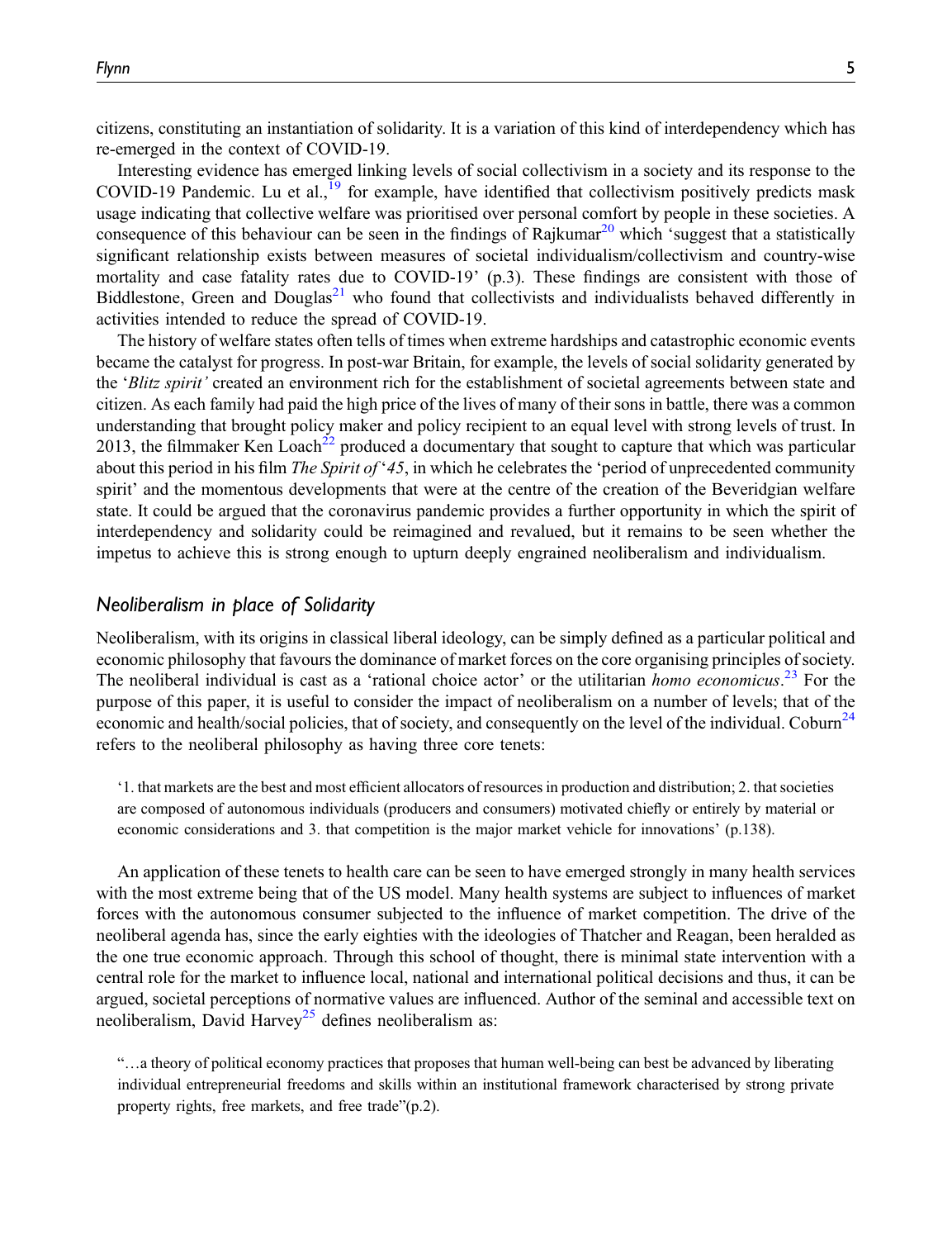While the origins of these ideas can be traced back to classical liberalism, a particularly strong shift in policies in the UK and the US is often described as having begun in the late 1970s and resulted in near global neoliberalism by the 1980s. The influence on Ireland can be seen to have been a later and perhaps a peculiarly idiomatic one, but it was nonetheless an influence that supported reduced state involvement in many aspects of social life. Having witnessed the wholesale adoption of neoliberal economic policy in neighbouring political economies in the 1980s and waves of privatisation of state services, successive Irish governments implemented a regional variation of neoliberalism. The peculiarities of the version of neoliberalism evident in Ireland include a demonstrable shift from an already conservative model to a wholesale market model, with a few residual features of the past. This could be described as the worst of both worlds having as it does traditional, conservative, Catholic patriarchy combined with neoliberalism. On the other hand, the persistence of a traditional, Christian, 'community of the Spirit', reflecting Durkheim's 'esprit de corps', may be the source of a common good that would overshadow neoliberalism's ideals of the 'individual' and the Market. This may be bolstered by the role of solidarity (along with human dignity and subsidiarity) as a cornerstone of Catholic social teaching, $26$  remnants of which remain influential in historically Catholic countries.

Kitchin et al.<sup>[27](#page-10-25)</sup> identify four particular historical factors that have shaped Ireland's neoliberal model. They specify Ireland's long history of conflicts over land ownership, the residual institution of clientelism in politics that favours local politics over national, the hegemony of two right-of-centre political parties that do not differ on clear ideological grounds, and the tendency towards a liberal open economy with an over-reliance on export-oriented manufacturing.

Contradicting the contention that Ireland's so-called hybrid model, placed somewhere between Berlin and Boston, was an intentional strategy, Kitchin et al. instead describe Ireland's 'peculiar brand of "emergent" neoliberalisation' (p. 1306) as '… a series of disparate policies, deals, and actions which were rationalised after the fact, rather than constituting a coherent plan per se' (p.1307). Not all would agree with this assessment of an ad-hoc process of neoliberalisation. Mercille,  $^{28}$  $^{28}$  $^{28}$  for example, suggests that instead of an explicit neoliberal ideology, Irish governments have instead borrowed elements of US neoliberalism resulting in what he refers to as 'neoliberalism Irish-style' (p.283).

It could be argued that the very process of describing neoliberal policy implementation as ad-hoc succeeds in contributing to the ideology that suggests it is accidental or organic, reminiscent of Adam Smith's<sup>[29](#page-10-27)</sup> concept of spontaneous order . However, whether neoliberal policy implementation has been ad-hoc, intentional or experimental, it remains, unquestioned and dominant. Critics have pointed out that the hegemony of neoliberalism in Irish economics resulted an inadequately critical examination of the neoclassical economical thinking and thus a failure to identify serious structural weaknesses that would later prove so critical at the time of the financial crisis.

#### **Discourse**

A particular strength of neoliberal ideology can be seen in the manner in which it is promulgated through discourse in mainstream media.<sup>[30](#page-10-28)</sup> Phelan<sup>[31](#page-11-0)</sup> provides an insightful analysis of 'the role of discursive practices in the hegemonic articulation of an Irish neoliberalism' (p.44), and in particular he identifies the key role that 'mediatized discourse' plays in the 'production and reproduction of an Irish neoliberal hegemony' (p.31). While distinguishing between what he calls 'Euphemised' and 'Transparent' discourses on neoliberalism, he demonstrates the equivalences and antitheses used to distinguish the comprising concepts of neoliberalism:

'The market is equivalenced as the sphere of economic freedom, while the state is signified as the embodiment of illusory, and ultimately coercive, political freedom. The notion of a self-contained individual subject is privileged, ontologically and epistemologically, while invocations of a collective subject (the 'social', the 'public good', etc.)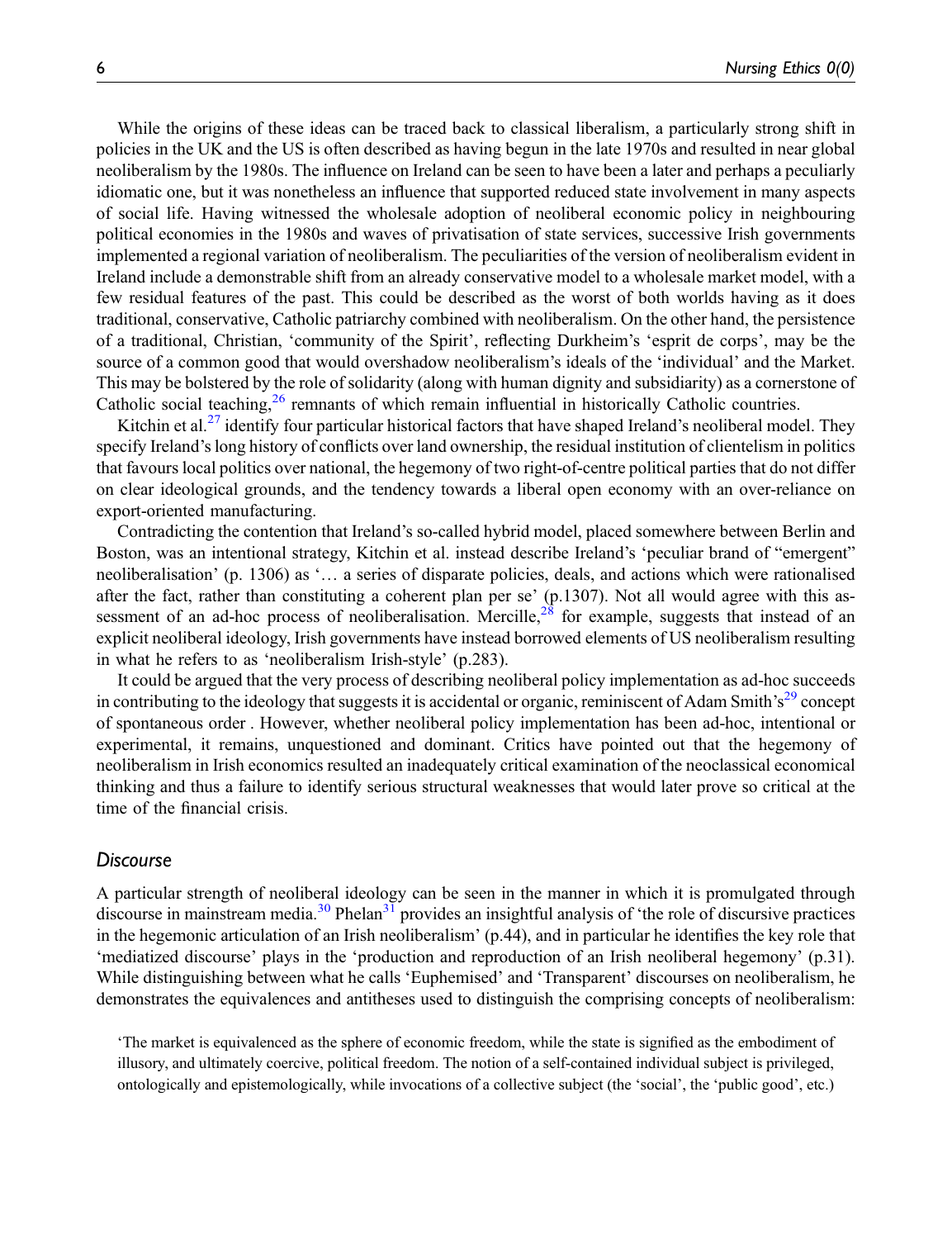are regarded with suspicion. The market is valorized as the means of individualized ends, while the misplaced […] politics of social purpose or collective ends is equivalenced with rationalistic, statist fallacies' (p.34)

It could be argued that a multidirectional process of influence might exist within which health and social policies ultimately become victim to the discourses emitted by the craftsmen of political spin. Impacted by this process are the public-impacting policies that result, as well as the citizens upon whom they impact. Their apparent acquiescence is interpreted from a silenced citizenry lacking a collective voice.

## Neoliberalism and health care

Neoliberal practices, this paper argues, have resulted in a dominance of individualism within Irish society and consequently in social policies, reflecting an increasing hostility towards collective social values. A primary example of a society's regard for values such as solidarity and collectivism is illustrated in the nature and breadth of its health and welfare system. Ireland's unequal system of health, as part of a commodified welfare system, has come to be tolerated with a level of acquiescence and with little or no public dissent. Socially divisive effects of neoliberal ideologies have not gone undocumented in other contexts. Harvey<sup>[25](#page-10-23)</sup> warns that neoliberalism and the attendant 'drive towards market freedoms and the commodification of everything can all too easily run amok and produce social incoherence' (p.80). Now, in the context of the COVID-19 pandemic, the consequences of these commodifying policy decisions that were 'based on a neoliberal paradigm (…) have repercussions for the scale of the crisis, the availability of critical care beds and ventilators and the number of people who are infected and die'.<sup>[32](#page-11-1)</sup>

In applying this understanding of the effects of neoliberalism in health care, we can easily see the resultant impact of market forces and, in the Irish case, the re-conceptualisation of health care as a commodity. A number of forces have been at work here to create this impact. Primarily the influx of private companies to the health care market in Ireland, incentivised by tax breaks, has created further distraction from the underlying issue of an under-resourced public health system. Patients have become clients, customers and consumers. The Irish public have been sold a 'right' to 'choose' their health care, when they have been persuaded to pay privately for such a choice and to ignore the argument that their health care should be provided to them and to everyone else in the state. Meanwhile, quietly, the public system is underfunded and gradually becomes regarded, often erroneously, as of inferior quality to privately funded health care.

As a direct consequence, there is little appetite for or commitment to the role of a comprehensive publicly funded health system funded by common social contributions; that is to say, a Durkheimian reification of organic solidarity has been neglected. If one does not 'need' the publicly funded health system, then there is little interdependency between a person and other citizens. What Jensen and Svendsen<sup>[33](#page-11-2)</sup> refer to as "the accumulated stock of social trust" (p.3) has become depleted. On the contrary, the divisive nature of prevailing self-determinacy results in what Durkheim referred to as societal rivalry. A sense of status is conferred on one who has private health insurance leading to the creation of tiers of entitlement within the provision of basic health needs. There is no longer potential for a shared collectivist health arrangement while health care is provided in the equivalent of gated properties. Without such interactive connectedness, social cohesion is at risk and solidarity cannot be realised. Significantly, a loss of social cohesion is known to directly impact on the health and wellbeing of citizens as has shown in the seminal work of Kawachi, Kennedy and Wilkinson.<sup>[34](#page-11-3)</sup>

#### Flattening the curve with Solidarity

In the context of COVID-19 and the attendant appeals to collectivism, an absence of social cohesion has the potential to carry significant risks. Governments need the public to feel a sense of collective obligation to protect wider society so that they adhere to public health guidance, obey restrictions, and thus help to suppress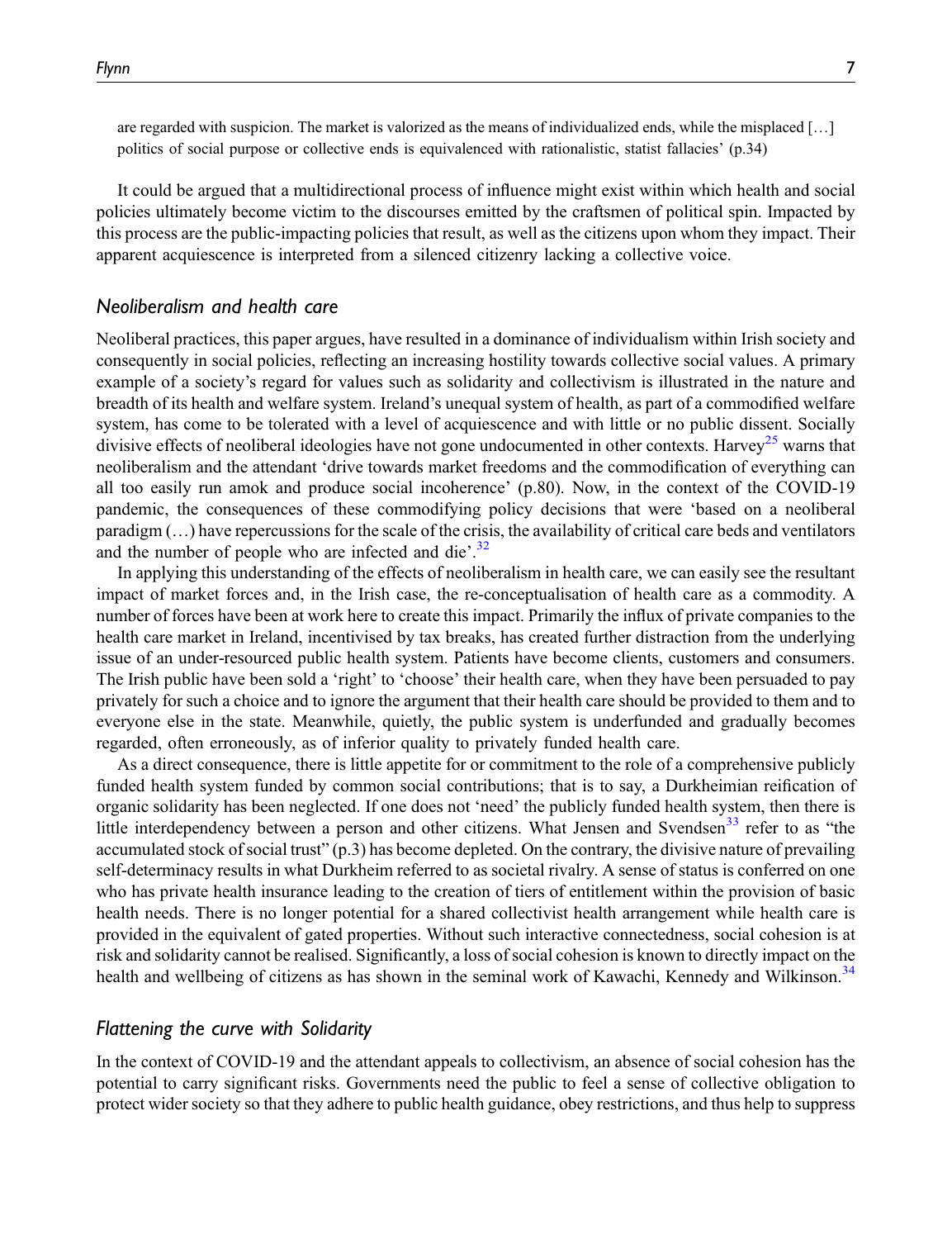the reproduction of the virus, avoiding health services becoming overwhelmed. While appeals to each take individual responsibility to help 'flatten the curve' might feel familiar to citizens of the neoliberal era, this approach is arguably motivated more by self-preservation rather than a sense of collective responsibility to wider society.

Whether adherence to guidance is motivated by preservation of individual health or by concern for the collective can continue to be debated, however, what is certain is that the collective actions of all individuals are critical to managing the COVID-19 pandemic.

Flores and O'Brien<sup>[35](#page-11-4)</sup> make the interesting point that the free market has so far demonstrated few solutions for the COVID-19 crisis. On the contrary, industries and entrepreneurs have in some cases been seen to have used the COVID-19 crisis as an opportunity to profit from public funds, for example pharmaceutical companies have been subsidised with billions of public funds; $36$  and the previously immutable distinction between private and public health care was swept aside during covid with public health care being 'out-sourced' to private hospitals.<sup>[37](#page-11-6)</sup>

The inequities produced by free-market economics supported by neoliberal ideology have been exacerbated by the COVID-19 crisis, laying bare deep social divides and disparities. While appeals to 'hold firm!' and to 'stand stronger together!' are equally applied to populations, the common misconception that all have been equally impacted by the pandemic has been clearly disproven.<sup>[38](#page-11-7)</sup>

There is also a danger that, at times of crises such as this, the more extreme populist and nationalist movements become more visible and grow stronger, hampering the efforts to deal with the pandemic. Halikiopoulo warns of being left with the '…traditional nationalist and authoritarian politics of the kind that often manifests itself after a crisis'.<sup>[39](#page-11-8)</sup> While others have warned of far-right parties being the winners in the post-crisis era, Wondreys and Mudde's<sup>[40](#page-11-9)</sup> analysis of far-right parties and COVID-19 does not support this hypothesis and in fact suggest that far-right leaders in Europe will have been minimally impacted by the pandemic.

A final twist in the narrative of Ireland's response to the COVID crisis in 2020 was the Government's decision to take over the multiple private hospitals in the state for the purpose of providing public health care, at a cost of €115m per month. That an agreement was reached so quickly with the private hospitals to gain control of the 19 private hospitals has fuelled calls to effectively nationalise the entire private health system. While unlikely to achieve any permanence, the move has enabled Ireland to briefly glimpse the vista of a publicly funded single-tiered health system and the effectiveness of a collective solidaristic provision of health care.

# Conclusion

When the concept of the collective is strong, consideration is given to the common good instead of individuals seeking to satisfy their own particular needs. The 'good life' is pursued for society as a collective whole, eclipsing the objectives of the lone individual. Collectivism, therefore, demands a level of solidarity among and between people and assumes a genuine interest in the consequences for all sections of a society. When this concern is viewed alongside the individualism championed by neoliberal politics, a stark difference can be seen.

The tendency towards individual interests in place of those of the collective is not merely seen within the decision-making of the individual actor but is also seen in a broader sense within political economy and social decision making. Much of this can be understood within the context of the neoliberal drive in capitalist countries, but also can be traced against other social, political and economic changes. In Ireland, the shifting powers of the Catholic Church, for example, is a particularly significant social, cultural and moral change that has gained much critical attention and can also be mapped closely to this shift from the collective to the individual.<sup>[41](#page-11-10)</sup> Health care in Ireland is not one that possesses qualities of a co-operative system or one that demonstrates features of reciprocity. Instead, notions of deservedness and self-determined outcomes abound.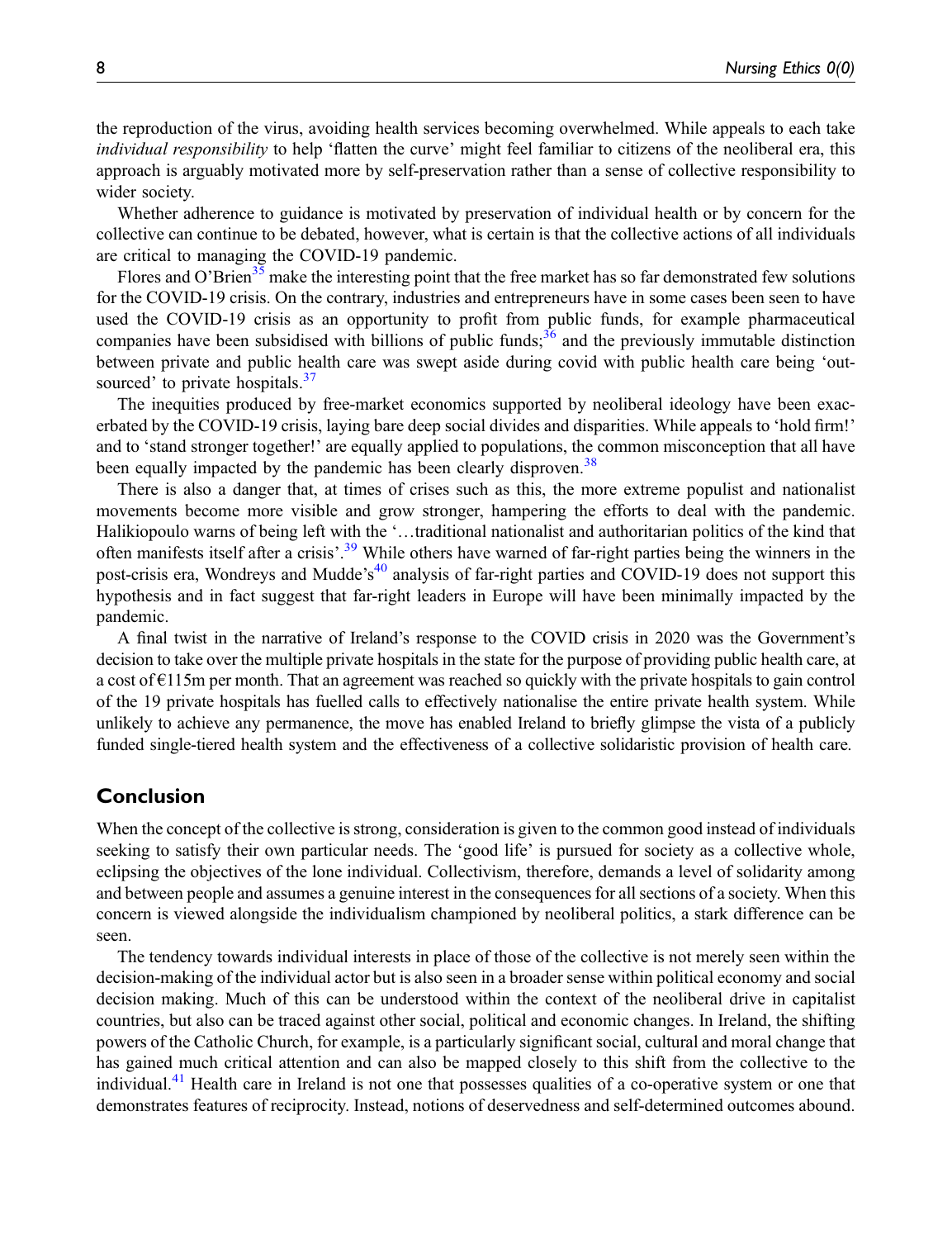Health and welfare needs are seen as areas for which the private individual must demonstrate responsibility through their actions as consumers.

In order to re-establish a new social contract for a new contemporary Irish health care system, such as that which is envisaged in the long-promised single-tiered public health system known as *Slaintecare*, there is a need to invest in collective social capital, to nurture perceptions of social solidarity and avoid what Krugman $42$  refers to as the 'cult of selfishness' which he warns is 'killing America'. The emergence of COVID-19 offers conditions that have potential to stimulate social solidarity and cohesion and to reignite a sense of the collective within Irish society, offering as it does a critical common purpose. Given that globally, there is currently an unprecedented appreciation of the value and criticality of the nursing profession, we therefore have a responsibility to take advantage of this awareness by engaging in lobbying and campaigning for policies that result in more equitable and just healthcare.

It was in the devastation of the post-war era that the NHS was established, harnessing as it did the 'Blitz Spirit'. The aftermath of COVID-19 may offer a similar post-crisis collective understanding, in which the health system as a collectively shared public good might be envisaged. In October 2020, the President of Ireland, Michael D. Higgins, called for an acknowledgement of the need for a new economic order. He pointed out that the State's response to COVID-19 '…proved, if proof were ever required […] that the public sector has the capacity and expertise to deliver quality universal services to its citizens and do so effectively and fairly; that government can act decisively when the will is there'.<sup>[43](#page-11-12)</sup> The harnessing of suitable political and economic will may prove to be the more challenging component required.

It is important to acknowledge that the history of a country's health care system, and the context it provides, aids a deeper understanding of how past events can impact the efficacy of public health messaging in the present. Different countries will have varying histories and diverse cultural contexts deserving of inclusion on nursing and other health professional curricula. While the objective of a publicly funded health system is in tension with Ireland's sustained immersion in neoliberal ideology and policies, the concept of solidarity remains useful in examining and understanding responses to public health directives intended to prevent the spread of COVID-19.

#### Acknowledgement

The author wishes to thank Professor Kieran Keohane, Department of Sociology & Criminology, University College Cork for his support and for his very insightful suggestions on the drafting of this paper. Thanks also to the anonymous reviewers, whose recommendations enhanced this paper.

#### Declaration of conflicting interests

The author(s) declared no potential conflicts of interest with respect to the research, authorship, and/or publication of this article.

#### Funding

The author(s) received no financial support for the research, authorship, and/or publication of this article.

#### ORCID iD

Angela V Flynn **b** <https://orcid.org/0000-0003-0192-3141>

#### References

<span id="page-9-0"></span>1. Health Protection Surveillance Centre. Weekly Report on the Epidemiology of COVID-19 in Ireland Week 43. Dublin, 2021.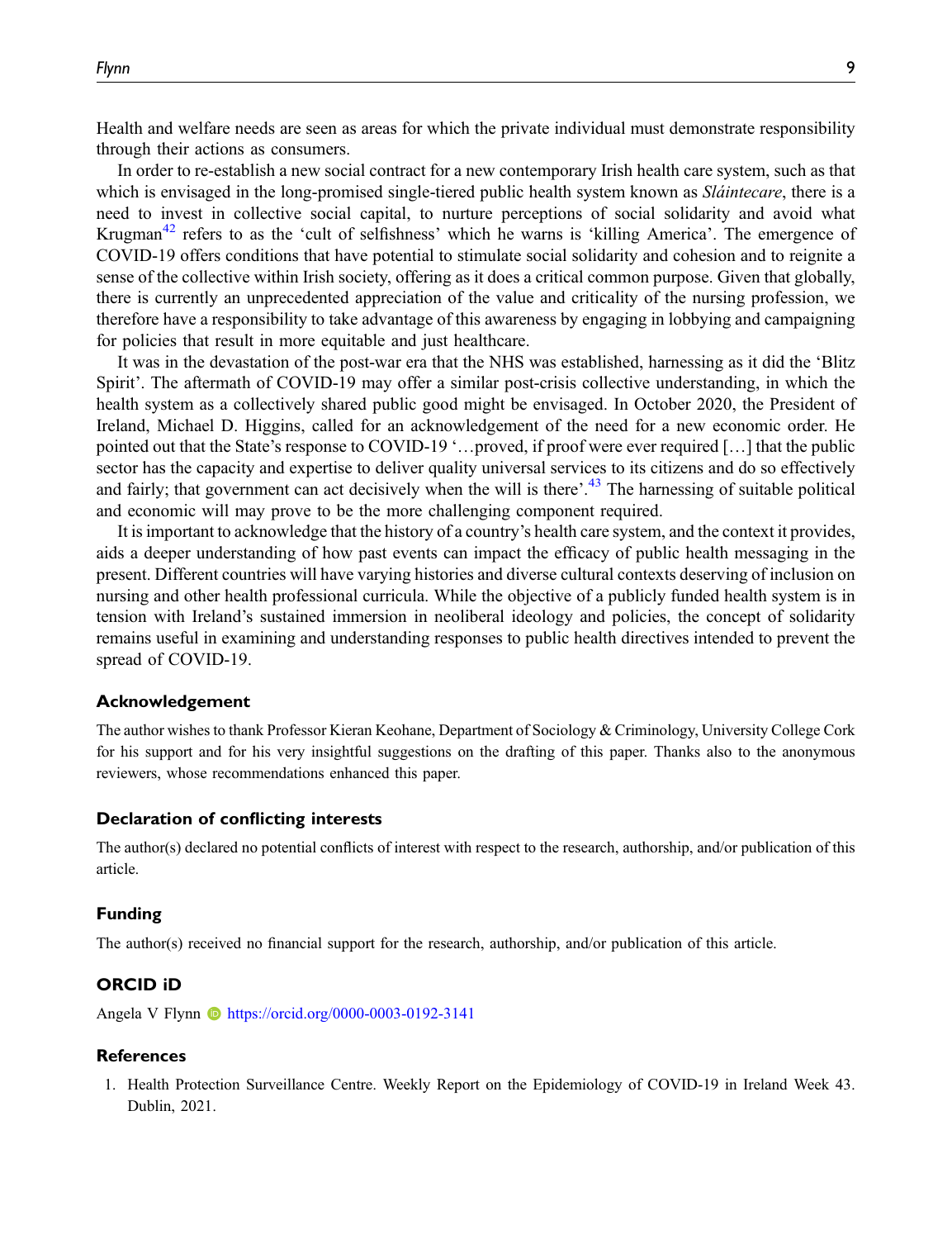- <span id="page-10-0"></span>2. WHO. WHO Coronavirus (COVID-19) Dashboard. 2021.
- <span id="page-10-1"></span>3. Carls P. Modern democracy as the cult of the individual: Durkheim on religious coexistence and conflict. Crit Res Religion 2019; 7: 292–311.
- <span id="page-10-2"></span>4. Müller HP. Social differentiation and organic solidarity: the "division of labor" revisited. Sociological Forum 1994; 9: 73–86.
- <span id="page-10-3"></span>5. Flynn AV. Ireland's unequal health care system: how did we let this happen? The Boolean 2014; 2014: 24–27.
- <span id="page-10-4"></span>6. Authority HI. Market Statistics, 2021.
- <span id="page-10-5"></span>7. Davies B and Savulescu J. Solidarity and responsibility in health care. Public Health Ethics 2019; 12: 133–144.
- <span id="page-10-6"></span>8. Hofstede G. Culture's Consequences: Comparing Values, Behaviors, Institutions and Organizations across Nations. Thousand Oaks California: Sage publications, 2001.
- <span id="page-10-7"></span>9. Webster GD, Howell JL, Losee JE, et al. Culture, COVID-19, and collectivism: a paradox of American exceptionalism? Pers Individ Differ 2021: 178: 110853.
- <span id="page-10-8"></span>10. Maaravi Y, Levy A, Gur T, et al. "The tragedy of the commons": how individualism and collectivism affected the spread of the COVID-19 pandemic. Front Public Health 2021; 9: 627559.
- <span id="page-10-9"></span>11. Rasborg K. From class society to the individualized society? a critical reassessment of individualization and class. Irish J Sociol 2017; 25: 229–249.
- <span id="page-10-10"></span>12. Giddens A. Emile Durkheim: Selected Writings. Cambridge: Cambridge University Press, 1972.
- <span id="page-10-11"></span>13. Mauss M. The Gift: The Form and Reason for Exchange in Archaic Societies. London: Routledge Classics, 2002.
- <span id="page-10-12"></span>14. Durkheim E. The Division of Labour in Society. W.D. Halls, trans, with an introduction by Lewis A. Coser. NY: Free Press, 1984.
- <span id="page-10-13"></span>15. Pearce F. The Radical Durkheim. London: Unwin Hyman, 1989.
- <span id="page-10-14"></span>16. Lockwood D. Solidarity and Schism: The 'Problem of Disorder' in Durkheimian and Marxist Sociology. London: Oxford U.P, 1992.
- <span id="page-10-15"></span>17. Mishra C and Rath N. Social solidarity during a pandemic: through and beyond Durkheimian Lens. Social Sci Humanities Open 2020; 2: 100079.
- <span id="page-10-16"></span>18. Beck U and Beck-Gernsheim E. Individualization: Institutionalized Individualism and its Social and Political Consequences. Thousand Oaks, CA: Sage, 2002.
- <span id="page-10-17"></span>19. Lu JG, Jin P and English AS. Collectivism predicts mask use during COVID-19. Proc Natl Acad Sci 2021; 118: e2021793118.
- <span id="page-10-18"></span>20. Rajkumar RP. The relationship between measures of individualism and collectivism and the impact of COVID-19 across nations. Public Health Pract 2021; 2: 100143.
- <span id="page-10-19"></span>21. Biddlestone M, Green R and Douglas KM. Cultural orientation, power, belief in conspiracy theories, and intentions to reduce the spread of COVID-19. Br J Soc Psychol 2020; 59: 663–673.
- <span id="page-10-21"></span><span id="page-10-20"></span>22. Loach K. The Spirit of '45, 2013.
- <span id="page-10-22"></span>23. Persky J. Retrospectives: the ethology of homo economicus. J Econ Perspect 1995; 9: 221–231.
- 24. Coburn D. Income inequality, social cohesion and the health status of populations: the role of neo-liberalism. Soc Sci Med 2000; 51: 135–146.
- <span id="page-10-23"></span>25. Harvey D. A Brief History of Neoliberalism. NY: Oxford University Press, 2007.
- <span id="page-10-24"></span>26. Wright KS. The principles of Catholic social teaching: a guide for decision making from daily clinical encounters to national policy-making. Linacre Q 2017; 84: 10–22.
- <span id="page-10-25"></span>27. Kitchin R, O'Callaghan C, Boyle M, et al. Placing neoliberalism: the rise and fall of Ireland's celtic tiger. Environ Plann A: Economy Space 2012; 44: 1302–1326. DOI: [10.1068/a44349](https://doi.org/10.1068/a44349).
- <span id="page-10-26"></span>28. Mercille J. The role of the media in sustaining Ireland's housing bubble. New Polit Economy 2014; 19: 282–301. DOI: [10.1080/13563467.2013.779652.](https://doi.org/10.1080/13563467.2013.779652)
- <span id="page-10-27"></span>29. Smith C. Adam Smith's Political Philosophy: The Invisible Hand and Spontaneous Order. London: Routledge, 2006.
- <span id="page-10-28"></span>30. Bourdieu P. Acts of Resistance: Against the Tyranny of the Market. NY: New Press, 1998.